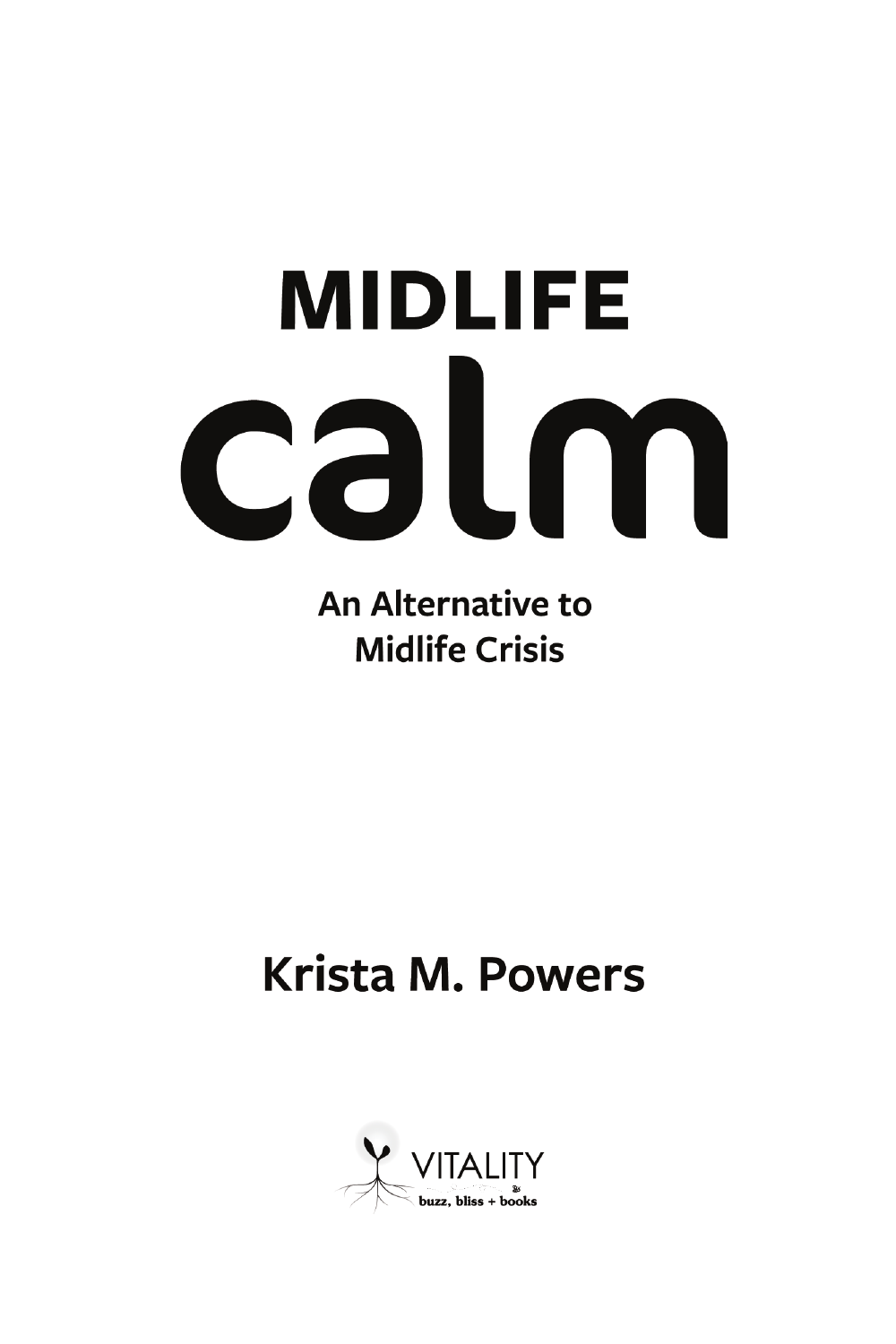#### *Midlife Calm: An Alternative to Midlife Crisis*

Copyright © 2022 by Krista M. Powers All rights reserved. Published by VITALITY buzz, bliss + books LLC (U.S.A) vitalitybuzz.org

Proceeds from sales of this book benefit the mission of VITALITY Cincinnati Inc: transforming lives through holistic self-care from neighborhood to neighborhood, person to person, and breath by breath since 2010. It's the power of the circle!

All rights reserved. No part of this book may be reproduced in any form or by any means, electronic or mechanical, without written permission of the author or publisher. The author and publisher grant that quotations from this book may be used in book reviews and in public readings when the full title of the book is named.

The opinions expressed herein are those of the author and do not necessarily represent the opinions of the staff or Board of Trustees of VITALITY Cincinnati or VITALITY buzz, bliss + books LLC.

Every effort has been made to give credit to other people's original ideas within the text. If you feel something should be credited to someone and is not, please get in touch through our website and every effort will be made to correct this text for future printings. Thank you!

We invite you to honor your mind, your body, your whole self. Do only what you know to be right for you. While the invitations offered here in this book, on our websites and social media, and in our classes are geared to be gentle and easily modified by the participant to fit the participants's needs, please consult your medical doctor or health professional before undertaking any practices.

Cover design and interior artwork by Julie Lucas of withinwonder.com Cover design inspired by artist Richard Hernandez

ISBN: 978-1-954688-08-7 Library of Congress Control: applied for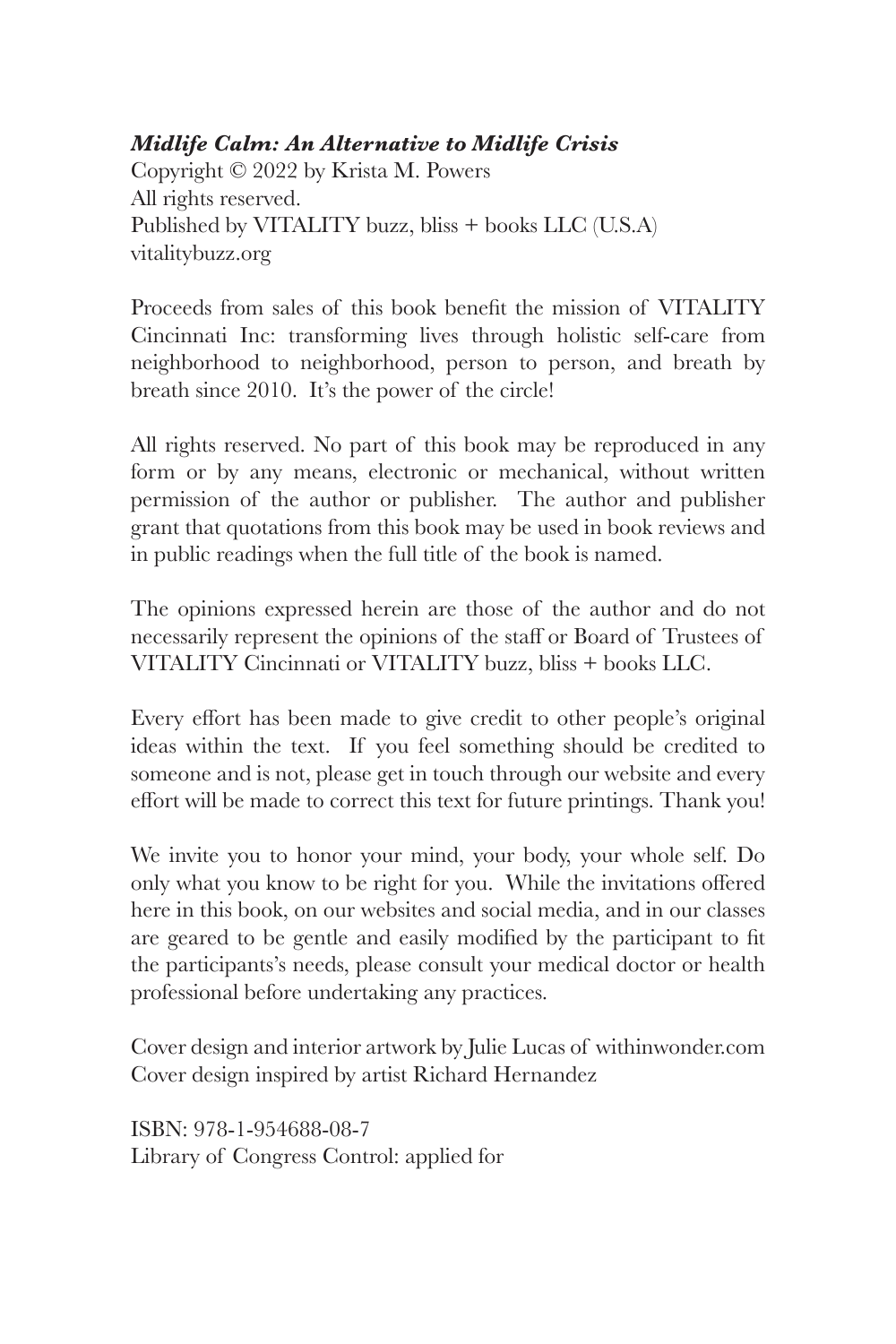#### **Contents**

Intention and Dedication

Chapter One *1* Chapter Two *9* Chapter Three *15* Chapter Four *25* Chapter Five *41* Chapter Six *47* Chapter Seven *69* Chapter Eight *89* Chapter Nine *105*

Epilogue and Call to Action *115*

Acknowledgements *117*

Notes *120*

About Krista *126*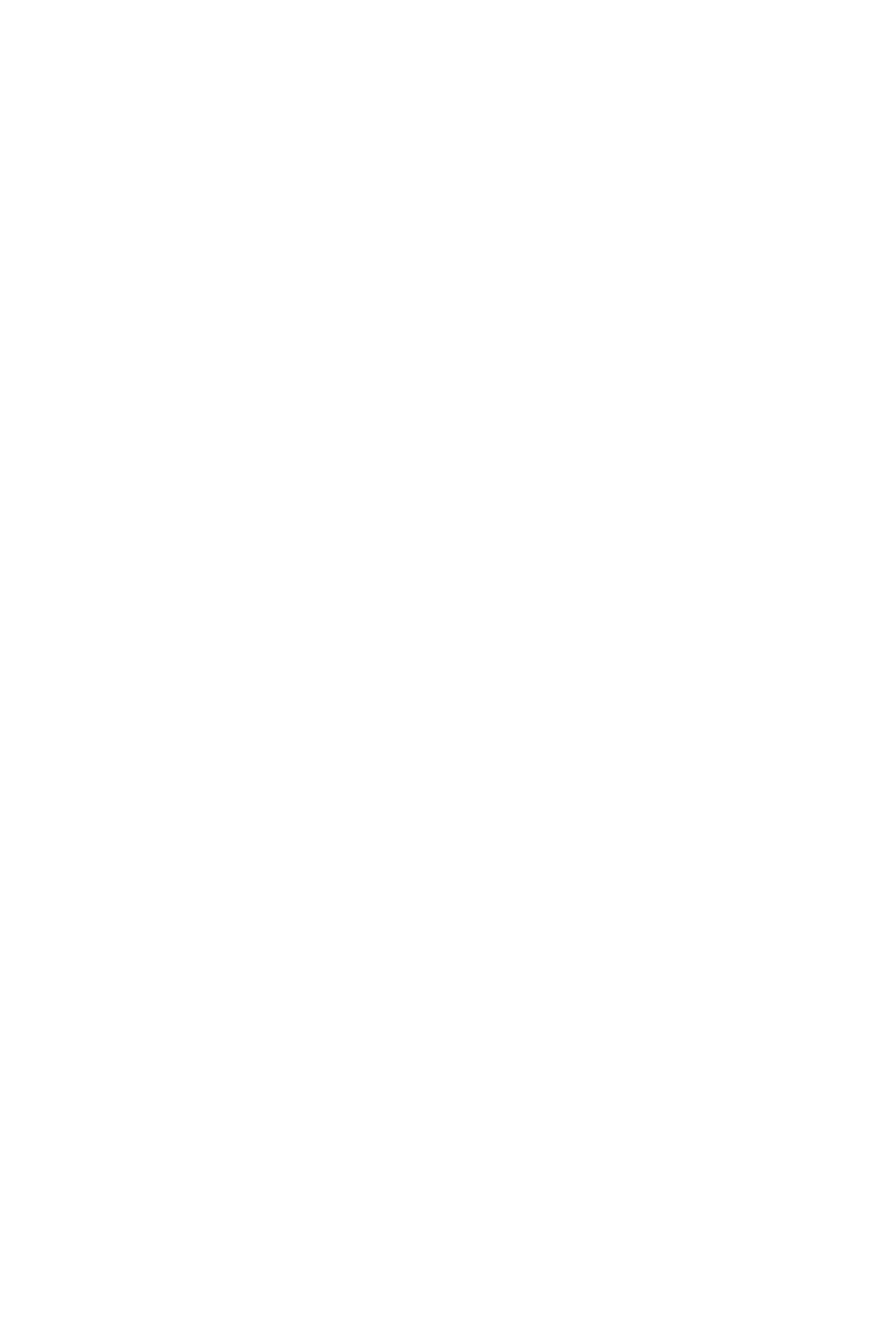### Intention and Dedication

This book is dedicated to the part of each of us bubbling up from within. It was written with the intention of creating curiosity in individuals, sparking conversations, cultivating new paradigms, shifting cultural norms, and healing our world. All of which happens one human at a time.

And to my Godchildren – Nathan, Theo, Paul, and Skylar – this book is also dedicated to you. Create an entire life of calm, you precious beings!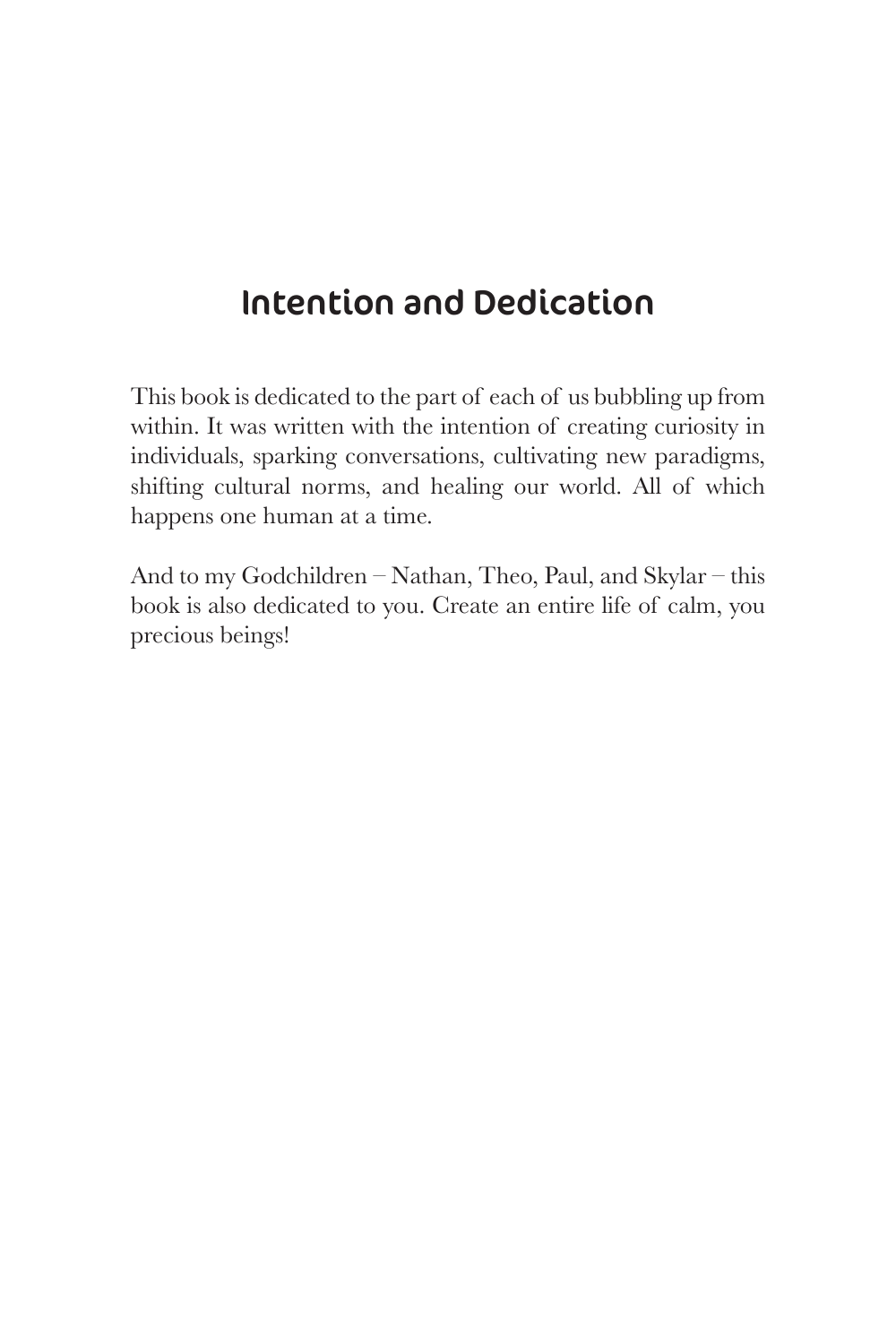*"You are important and powerful."* I often share this sentiment with the people in my life. Individually and as a community, we radiate when we embrace this simple and beautiful truth. As the people who preordered and breathed life into this book, please also receive this message. To every VATRON, *you* are important and powerful. Namaste.

Ehab Abdalla, Ahmat Acyl, Nic Alessandrini, Warner and Jen Allen, Lauren Almquist, Ken Ashby & Maris Segal, Jackson Athey, Jean and Mike Badik, James Barker, Nathan Barker, Taylor Barker, Deana Barone, Peter and Michelle Barrett, Alicia Bauer, Amy Benetti, Lori Beran, Jeanne Bilyeu, Jenni Blake, Fr. John Blaser, Ashley Blevins, Lisa Boh, Diana and Steve Bosse, Shannon Braun, Logan Brown, Meghan Brown, Raegan Brown, Marge Brown, Patricia Brundage, Suzanne Bryan, Barbie Burnett, Amy Carpenter, Ilona Castro, Carri Chandler, Karl Coiscou, Kristin Cooley, Holly Cousino, Jerry Craft, Sarah Creighton, Dave Culver, Jess Cybrowski, Richard Danford, Jennifer Danner, Tracy Davis, Ron and Dianne Davis, Kim Denzler, Rachel DesRochers, Sue and Mark Dickey, Frank DiLallo, Diane Dixon, Catie Doebler, Erik Dominguez, Jesse Dunbar, Reba Dysart, Allison Edwards, Deanna Edwards, Bridget Eichhold, Emily Elma, Marissa Esterline, Adam and Chloe Fairchild, Jean Ann Fairchild, Keith Fairchild, Tyler and Erica Fairchild, Kathy Farfsing, Bobbie Farley, Amy and John Fecker, Nikole Fernandez Rivera, Maggie Ferrara, Nan Fischer, Mark Fisher, Coen Flerlage, Lane Flerlage, Patrick Flerlage, Allison Fournier, Carolyn Frank, Jennifer Frank, Valorie Frantz, Sarah Frey, Julie Friebel, Jennifer Gainer, Dante Gapultos, Christian and Cody Gausvik, Cindy Geer, Myrna Gonzalez, Bill Good, Laura Gramenelles, Rachelle Gray, Layne and Jeff Haas, Janet Hahn, Heather Hallman, Josie Haney, Lauren and Mark Hannah, Christopher Hernandez, Lisa and Abel Hernandez, Richard Hernandez, Herman and Dorothy Heuring, Rhiannon Hoeweler, Holly Hoff, Angie Homoelle, Julie Hopkins, Forrest Horn, Bill and Sandy Hostler, Dana Hubka, Zac and Elizabeth Huffman, Jay Humphrey, Amy Hunter, Connie Isbell, Megan Mitchell & Izzy Wilson, Lynda Jackson, Rachel Jackson-Gordon, Cheryl Jeffers, Adam Johnston, Carolyn Karageorges, John Kays, Amy Keiderling, Heather Kendall, David Kendrick, Sue and Tom Knippen, Danika Koopmans, Holly Krills, MaryBeth Lacy, Angele Lamothe, Jodi Landers,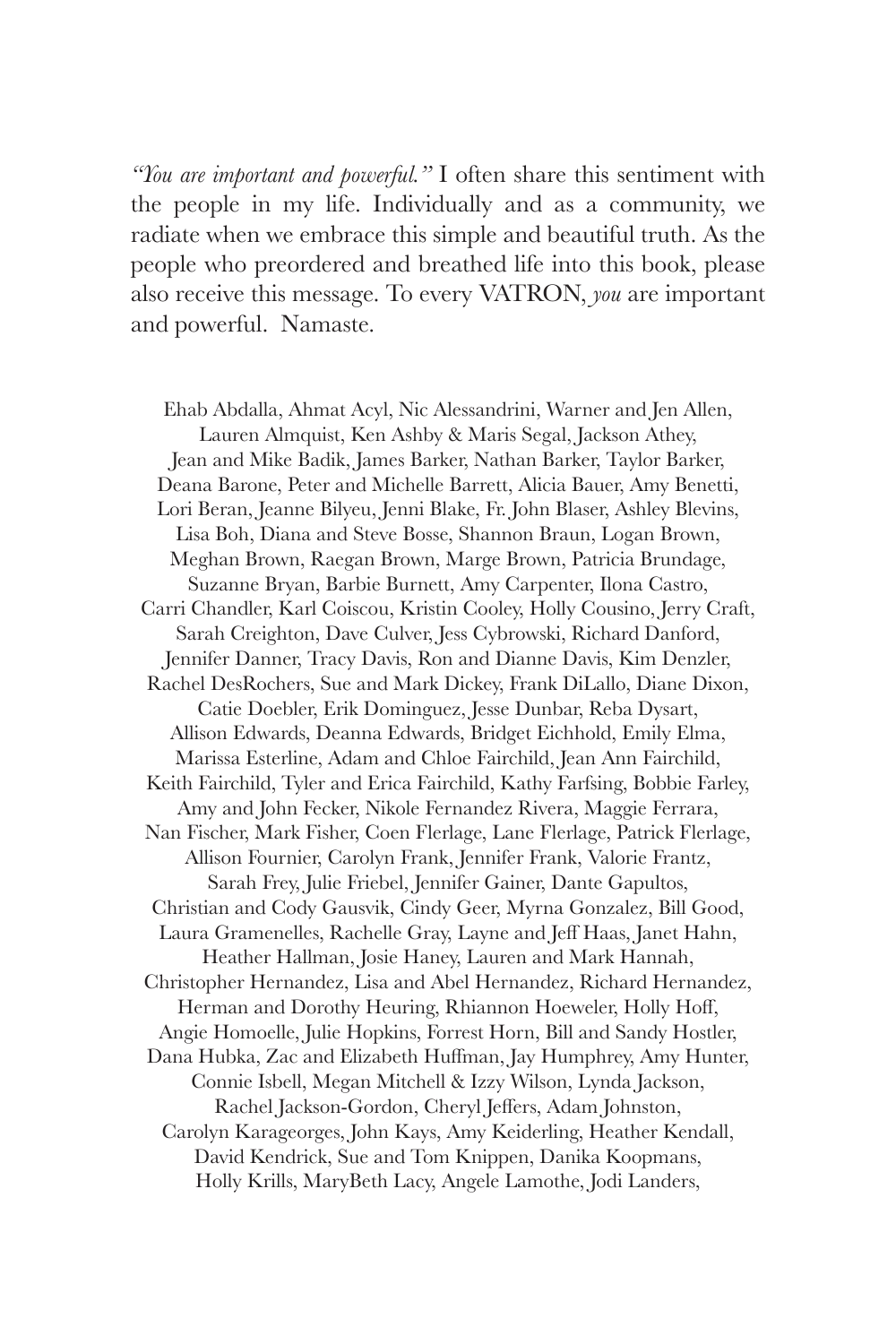Dianne Langford James, Laura Lewis, Myke Lewis, Claire Long, Maggie Luce, Carol Lucio, Brittany Luipold, Sarah Lydick, Lisa Maharry, Missi Malone, Katie Mann, Linda Manning, Zia Maumenee, Anne Maxfield, Lily Maynard, Sarah McCarty, Beth McFarland, Theresa McGeary, Kim McGuire, Adam McNally, Tara and Mark Mechley, Mary Miller, Nate Moster & Chuck Knippen, Ryan Messer & Jimmy Musuraca, Caitlin Messerschmitt, Rachel Messerschmitt, Julie Metzger, Jean Meyer, Sandy Meyers, Dale and Joyce Miller, Mike Miller, Jennifer Minchin, Michael Monks, Beth Montpas, Tricia Morris, Michael Napier, Peter and Kim Newberry, Candice Nonas, Alyssa O'Connell, Lisa O'Rourke, Lorie Orth, Calvin Osborn, Fr. Andre and Samantha Paez, Paaras Parker, Debbie Pearce, Timbrel Pechan, Danny Perkins, Ashurina Petrossi, Chris and Jordan Pfouts, Juliana Pfouts, Ronda Planck, David Plogmann, Renee Polsley, Kelly Power, Gina and Chip Powers, Jan Powers, Krista Powers, Kyle Powers, Shane Powers, Thom and Dianne Powers, Patrice Powers-Barker, Kate Race, Martha Ragan, Melissa Ramos, Ryan Reed, Virginia Reutzel, Sunshine Richards, Sarah Rieger, Sarah Riehle, Mindy Ross, Erin Rothfuss, Deb and Bill Rowland, Shelley Rudisill, Nicole Ruiz, Ryan Saint-Blancard, Meghan Sandfoss, Pardeep Sandhu, Ruth Sawyer, Lindsey and Michael Schmitt, Barbara Schroeder, Sr. Paulette Schroeder OSF, Terri Schroeder Goins, Glen and Lori Schulte, Brett and Betsy Sears, Debbie Serls, Richard Shepard, Teresa Shiffert, Brian Shircliff, Lori Shutrump, Shannon Silk, Candace and Andrew Sjogren, Olivia Smith, Sara Smith, Evan Spaulding, Aaron and Brittany Stapleton, Josh Starbuck & Laura Quick, Marie Stiger, Devona Stripling, Adeana Strong, Alicia Strunk, Elaine Sugimura, Max Traina, Henry Tran, Ron Tremblay, Patti Troisi, Evan Turell, Steve Vesschemoet, Nancy Vilaboy, Dean Violetta, Paddy Ward, Hunter Warne, Whitney Warne, Pam Weirauch, Laura Weyler, Alan Whisman, Quentin Whitwell, Linda and John Wink, Jeff Winkelman, Chris Woods, Robert Workley, Shannon Yung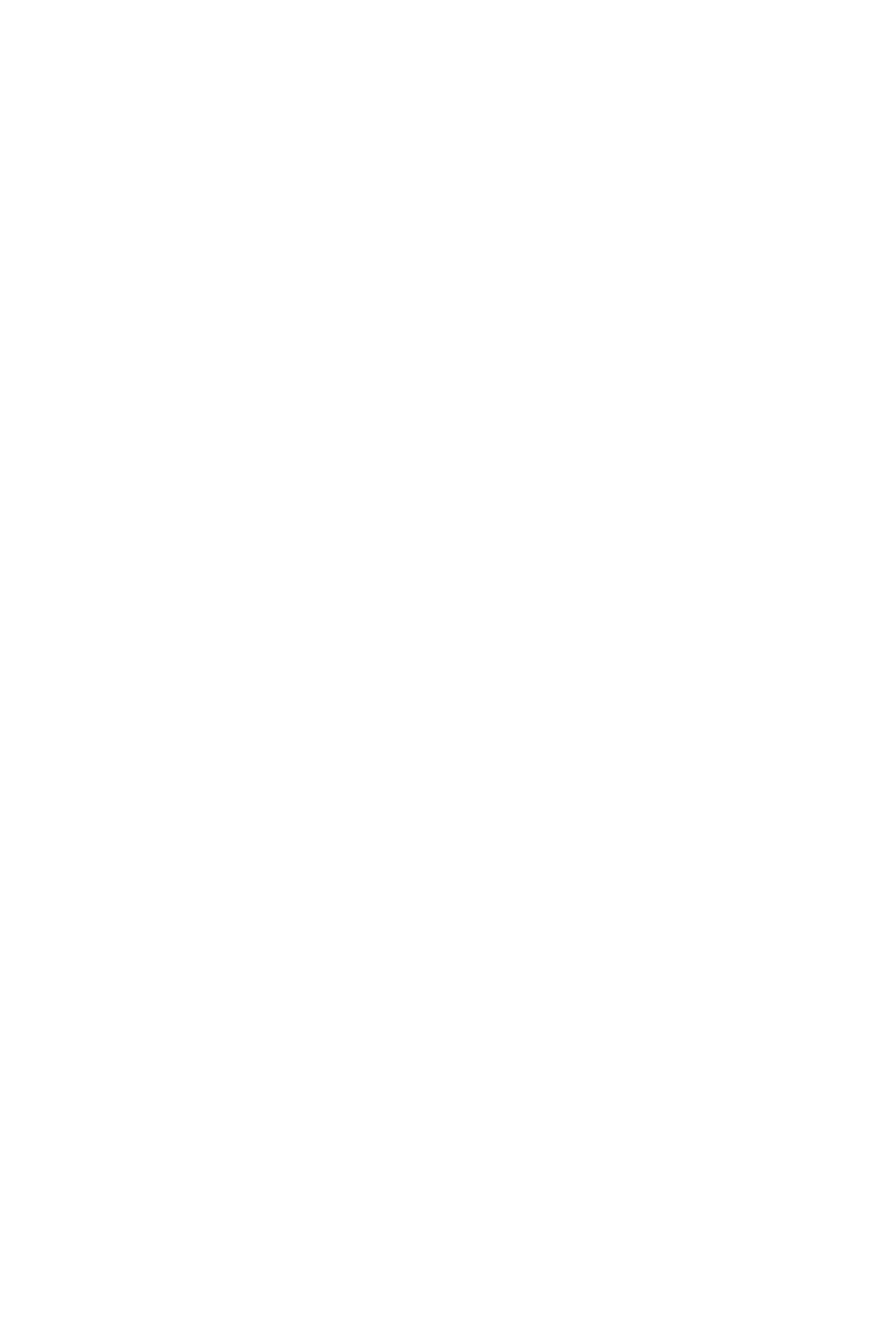

I quit my job.

I was a single, 42-year-old woman and I quit my job. I should note, it was an awesome job.

The Cincinnati Zoo & Botanical Garden was ranked number one in the country. This honor was not only because of a famous hippopotamus named Fiona. It was also because our team was innovative, creative, willing-to-fail, willing-to-get up and try again. We were a powerhouse. Our innovations within animal habitats and botanical beauty brought sustainability, conservation, community engagement, and investment to levels beyond our wildest imaginings.<sup>1-6</sup>

The zoo was a wickedly fun place to work. During my first week, I sat in my office giggling as the calls of gibbons interrupted my thoughts. I especially remember the sense of confusion I felt the first time I heard an elephant trumpet. Being born and bred in the Midwest, my brain took a moment to register that the noises in my immediate vicinity could be coming from elephants, of all things. I popped my head into my colleague's office to ask, *"Did you hear that?"* Her eyes lit up as a grin spread across her face. She was vicariously re-experiencing her own first time in my shoes.

The job encouraged walks throughout the campus. I would often meander across the zoo to sit with the manatees. From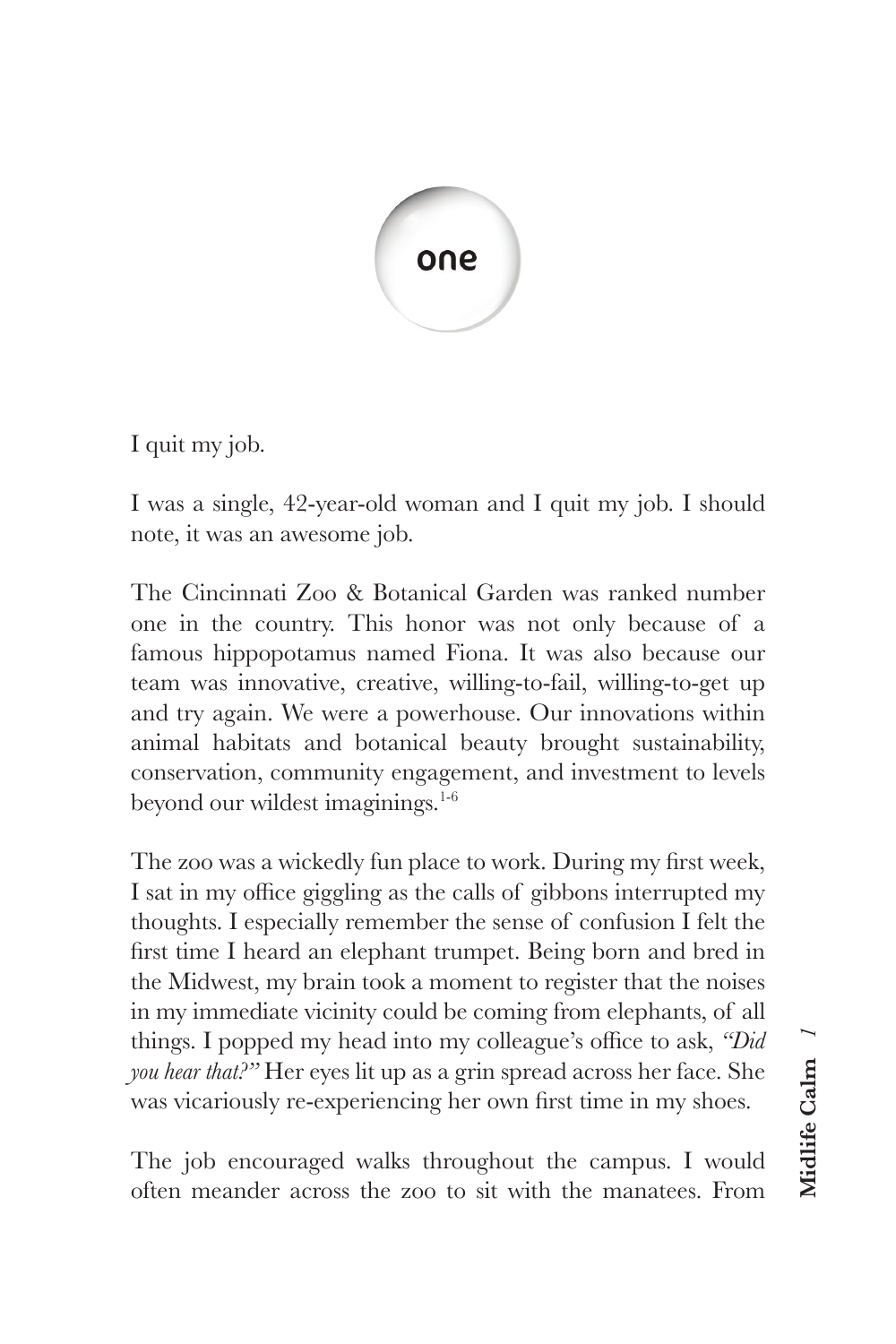the childhood moment I encountered these gentle giants in the wild on the docks near my grandparent's condo in Florida, they became my immediate and enduring favorite animal. Our facility at the zoo was one of only two manatee rehabilitation sanctuaries in the country outside of Florida.<sup>7</sup> As an employee, I could visit whenever I wanted.

While manatees fill me with peace, joy, and love, birds are the exact opposite. They elicit stress, chaos, and fear. The roots run deep. I was fourteen when a bird found its way into our house through a disconnected dryer vent. It ended up in my bedroom as I was slowly waking from a restful sleep. Even today, the sound of its wings flapping around my head is real and immediate. Birds simply terrify me. The unpredictable swooping! The pointy beaks! No thank you!

When my beloved colleagues at the zoo heard of my ornithophobia, they immediately created an opportunity for me to work with Bernard, the "sweet and loving vulture." The common grackle that terrorized me as teenager was bad enough. To this day, I can barely handle the flitty nature of sparrows. So, a *vulture*? I was a hard "No!" Absolutely not.

Yet, with ample encouragement and reassurance from colleagues, and some deep breaths to ground myself, I mustered the courage and accepted the invitation to help train Bernard. The goal was to expose him to people other than his trainers in preparation for his debut in the Wings of Wonder show. On a crisp February morning, Bernard swooped through the stadium seating to snatch a piece of dead mouse from a little tin in my hand. The animal enrichment went well – both times.

Being part of the zoo team was nothing short of magical. It was a lush oasis in the city's urban core, filled to the brim with exotic animals. Inspiration flowed freely. I would walk through the tulips, delighting in the awe of children as they had up-close encounters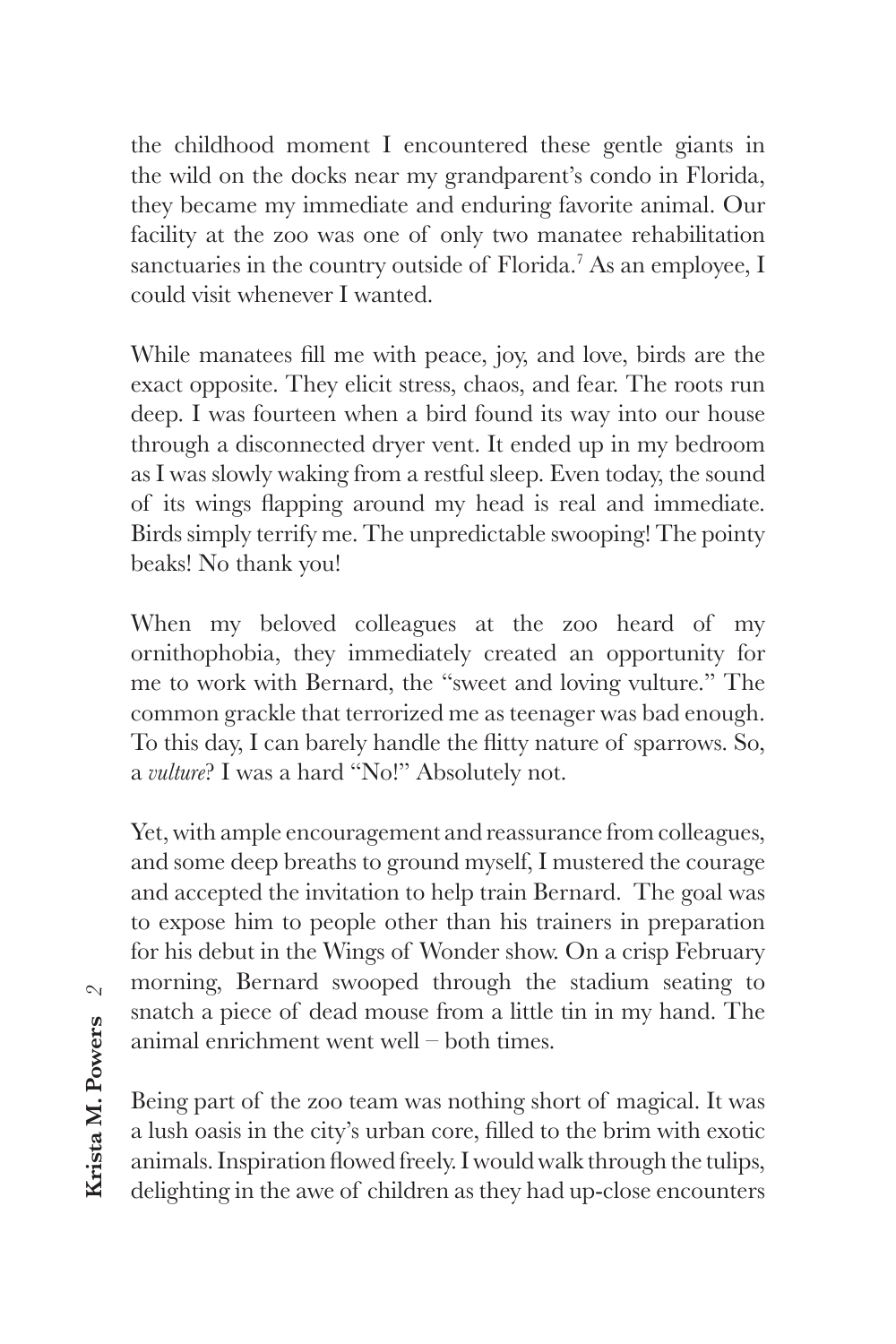with African painted dogs, lions, giraffes, and flamingos. Even during the hot, sticky summer months, when kids are prone to arm-thrashing breakdowns, there was something magical about the place. It seemed to radiate imagination, creativity, and joy. The work was meaningful, moving, and fun. It stretched my limits, soothed my soul, and brought me great joy. Yet, I decided to quit. Although I had taken several calculated risks in my life, this was by far the most dramatic.



Perhaps we should go back to the beginning.

After earning my graduate degree, doors opened. I joined the United Way team in Cincinnati, Ohio. Though I had plenty of jobs before graduate school, this felt like starting a grown-up career for the first time. I was creating a home and community for myself. After a short tenure with United Way, I was courted by and invited to support an up-and-coming nonprofit. I had invested hours into my Covington, Kentucky community, and they took notice. I became a team of one. The board I reported directly to had a big vision: eradicating generational poverty in the region. It was a boost to my ego and bank account. And I was fully invested…for all of sixteen months.

There were challenges working alone. Meanwhile, my inner voice was struggling to get my attention. After some time, I finally noticed. Soon thereafter, I landed a position at a small nonprofit whose mission was to help people become the best version of themselves. During my interview, I equated fundraising to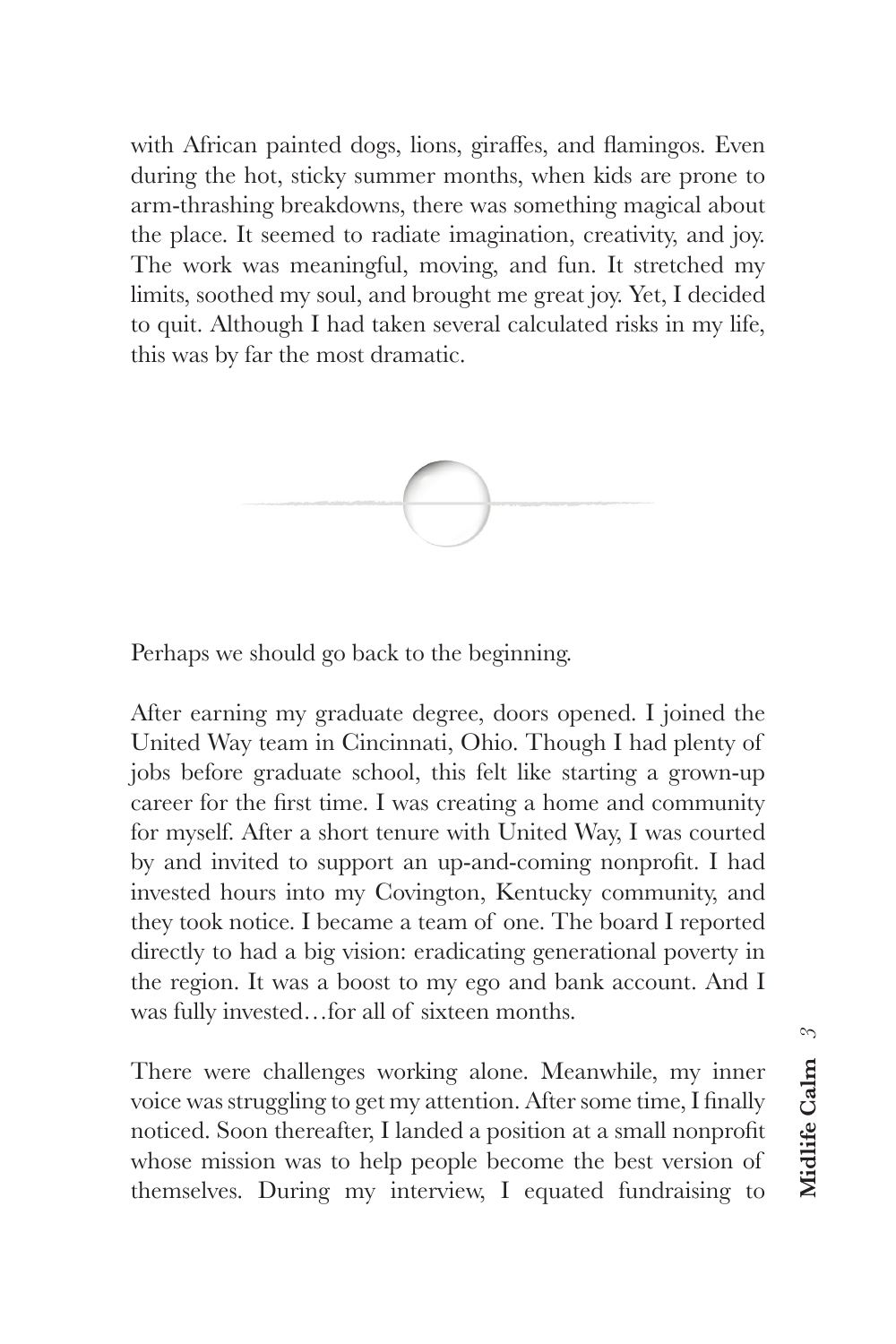friend-raising. That resonated with the founder, who gave me a chance. The experience opened a new world to me. Those were full and fruitful years. The organization grew from five employees to over a dozen. We were a real, unified team, and I was growing as much personally as I was professionally. At thirty, I got married with the love and support of my colleagues.

After several years, I felt it was time to move along. The nudge from within was getting louder and more persistent. I stepped into a lifelong passion and joined The Alzheimer's Association of Greater Cincinnati. Aging, death, and dying with dignity is deeply meaningful to me. I learned so much there, like what it meant to be fiercely committed to a mission. I also learned how to engage and empower people to be part of the change so desperately needed in the world. I had never felt so creative, or so much like a leader among leaders. Lifelong friendships were created during this season of life. We honored one another's gifts, connected deeply, and asked for support when we needed it.

Then – you guessed it – I got antsy there, too. Sure, I had a few years under my belt, yet my lifelong commitment to community and systemic change shifted. My next desire was to roll up my sleeves and return to direct care work. Soon I found a gem of a job at a continuum-of-care community. I was working in the same universe of aging issues, but in a more immediate way. My title: Director of Mission Integration and Spiritual Care. For me, it could not get any better than focusing on mission and spiritual health.

*4* **Krista M. Powers**

However, if you are not aware, the healthcare system in the United States is broken, and especially so for the aging population. We did our best to foster person-centered care. I was even sent on an all-expenses-paid pilgrimage to Italy to connect with the teachings of saints who served the aging community. But we were working against an entire industry, one that is emphatically *not* person-centered. As a human who leads with empathy and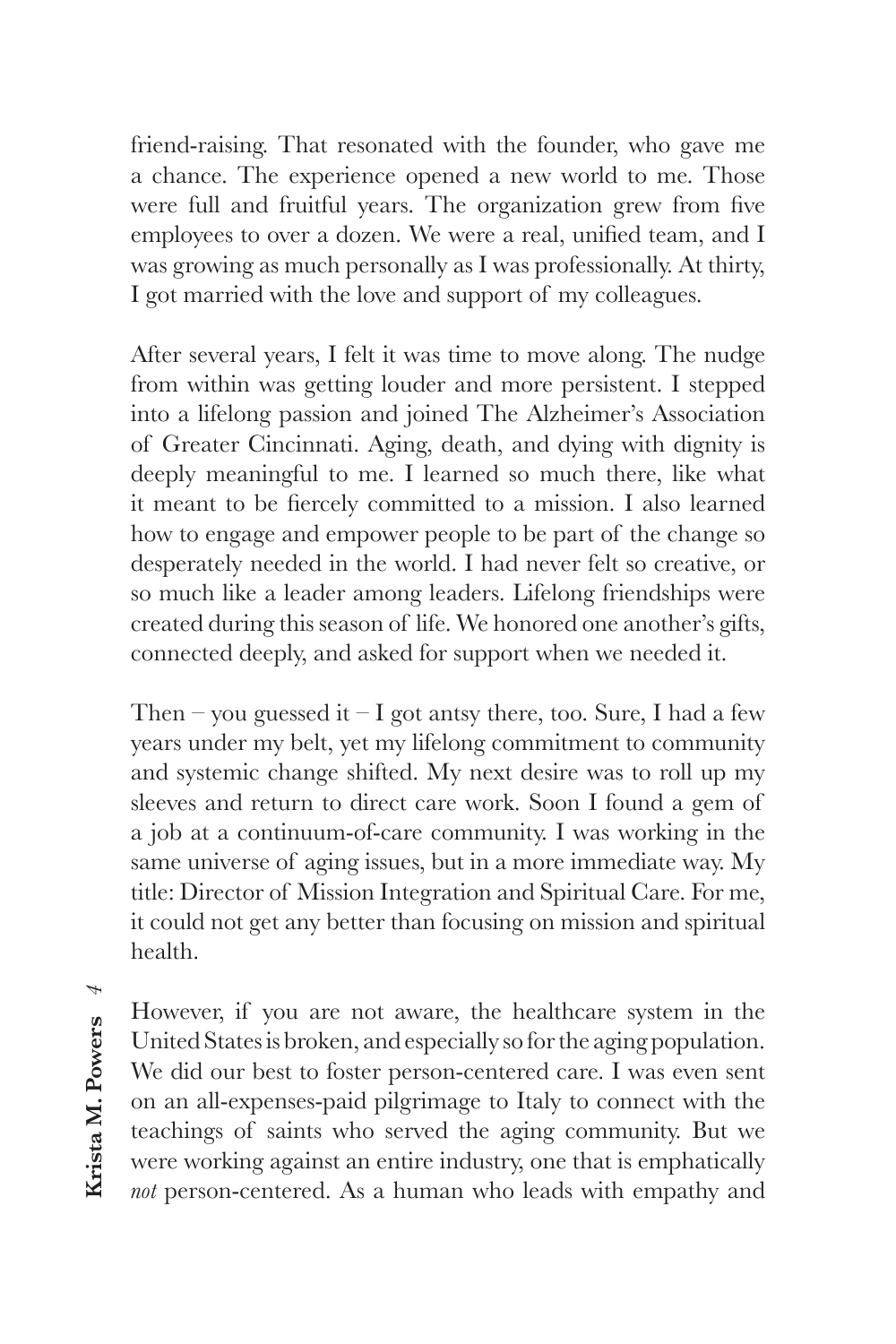thrives on serving others, it was soul-sucking and debilitating. Or at least that is what I allowed it to do to me. After only two years, I was exhausted and severely unhealthy. That is when I found my way to the Cincinnati Zoo.



I was born in the space between Generation X and millennial. Generational hair-splitting has deemed me a "xennial," which refers to a supposed micro-generation born between 1977 and 1985. Millennials are projected to have twelve jobs in their lifetime.

I had been with six organizations in a timespan that represented a third of my working years. With each new job, my tenure got shorter and shorter. It was the opposite of the societal norm.

My inner script sounded something like this:

*This is not fulfilling me. I want to try something else. I am more interested in serving the aging population. I love community and systemic-level change. I need to be in the trenches to really make a difference.* 

And so on. There was always a reason to move on to the next thing.

Unbeknownst to me, I was approaching my midlife calm. I was getting closer to insights into my authentic truths, clarity about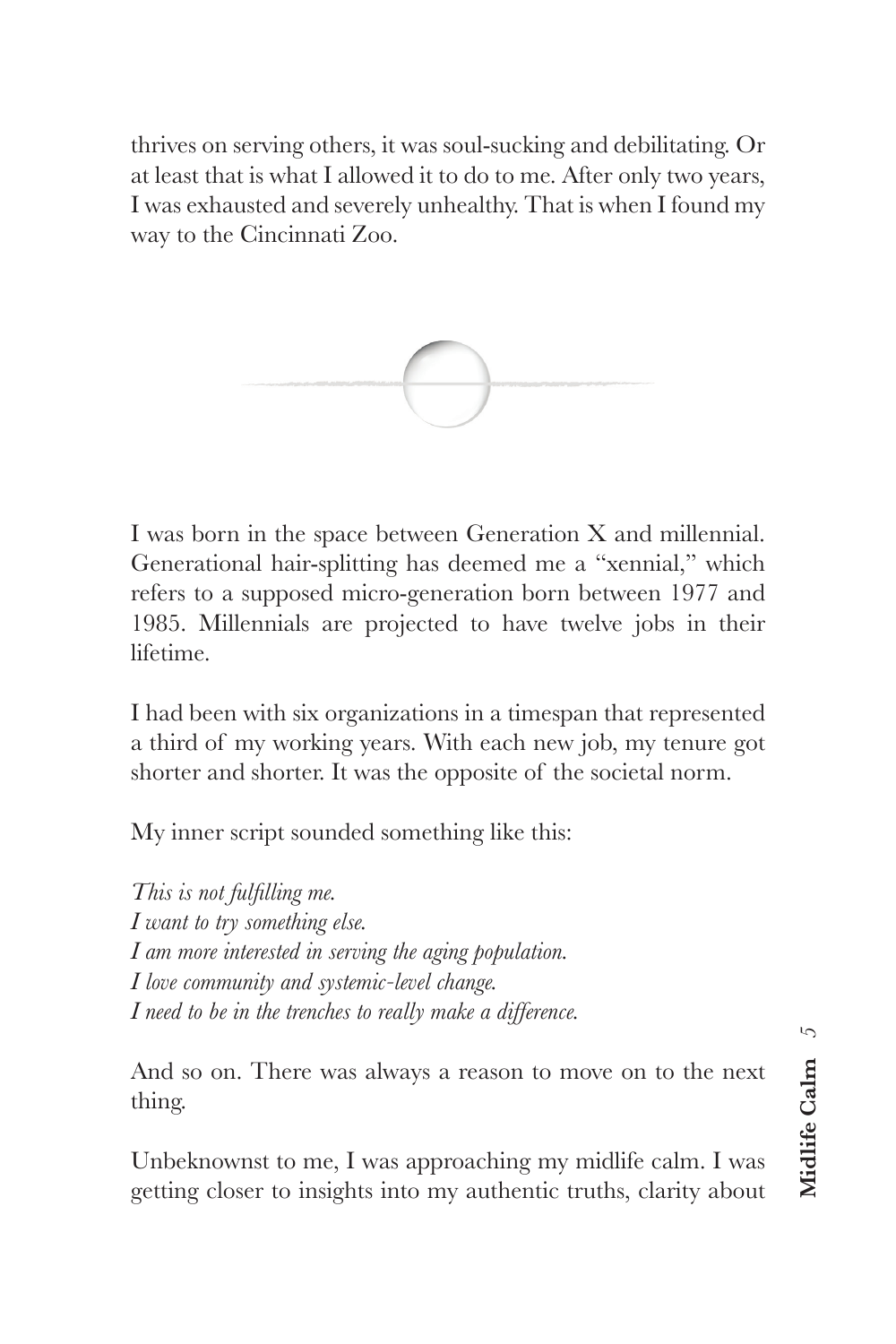what I was avoiding, and self-trust. Jumping from one job to another was not a midlife crisis. Though it may have appeared to be chaotic, it was simply my unique path. My truth was bubbling up. I was acting from the drive towards real calm. Soon that inner knowing would drown out the societal expectations I had internalized throughout my life, willingly and consciously or not. My true inner voice had been getting louder and stronger all along. It caused me to shift until I arrived at a place where I could no longer see anything except the possibility of calm. And I wanted that calm desperately. I was willing to risk everything. So, without a plan, I quit my job.

It was the summer of 2020, and the world was deep into the pandemic. I had been invited to co-chair the zoo's reopening committee. It was an enormous challenge. The heavy investment of time and energy simultaneously invigorated and exhausted me. Losing so many colleagues from being closed for ten weeks created opportunities to pivot. That word was thrown around a lot in 2020. My pivot found me in the elephant house in the wee hours of the morning, scooping poop, stuffing bales of hay into feeders, and bathing four of the largest of all land mammals.

After that, I would return to my home office to put in an additional eight hours of effort. The smell of the elephant house followed me home. Despite everything, I grew to love the cozy hours spent surrounded by books, travel photographs, and the rich green walls of my study that gradually turned into a proper home office.

*6*Krista M. Powers **Krista M. Powers**

Before the pandemic, the room had sat, woefully under-utilized, for over ten years. During those years I told both myself and others that one day I would be a consultant, assisting organizations with strategy, leadership development, and fundraising. But it all seemed far-off, part of some impossibly enchanted time of life where I could function without a reliable salary or benefits. The freedom of a consulting position attracted me, and I felt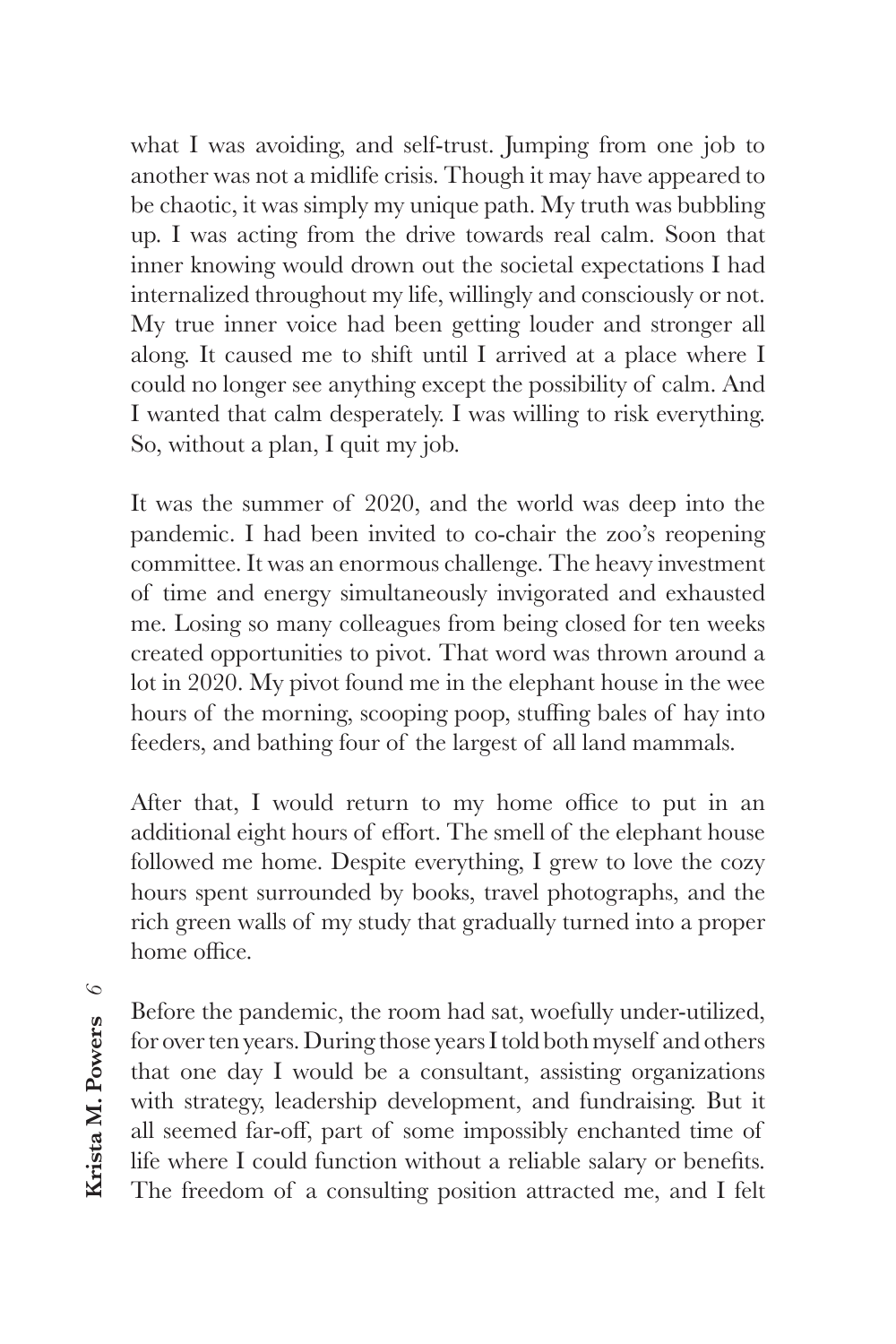confident that I would be successful. The clarity was always there. I told myself, however, I could not have that as a 42-yearold, single adult.

Then, one day, I was walking along the floodwall that separates Covington from Newport and it came to me. I was not intentionally searching or thinking or processing. I was not fretting about work or the future. I was simply walking. It was a happy addition to my daily routine, and a way to sort myself out from the seemingly endless onslaught of work. On that walk, a thought came from nowhere: be a life coach. Initially, it made me pause. Then a smile blossomed deep inside, flowed throughout me, and caused the corners of my lips to turn up. Yes! Again, the thought: be a life coach!

How had I never considered this before? When I began to float the idea around, those were the exact words my closest friends and family repeated back to me. For perhaps the first time, I was not seeking approval. It felt so aligned, grounded, inspired, and confident. So, I committed myself to long workdays of constructing a reopening plan for the zoo. After that, I invested additional hours into researching coaching and entrepreneurship. The momentum was powerful. It sustained me through long evening hours of training, strategizing, and mapping out a plan. All the while, my vision and intention were becoming clearer and clearer.

Then, suddenly, opportunities began appearing. I refinanced my home, secured a more affordable monthly mortgage, and got access to equity. I attended free virtual trainings with thought leaders in the world of coaching. And like so many other pandemic-stressed businesses, the zoo arrived at the difficult but prudent decision to have a second round of layoffs in the summer of 2020. They offered voluntary separation packages, and I took the opportunity to depart with as much grace as I could muster.